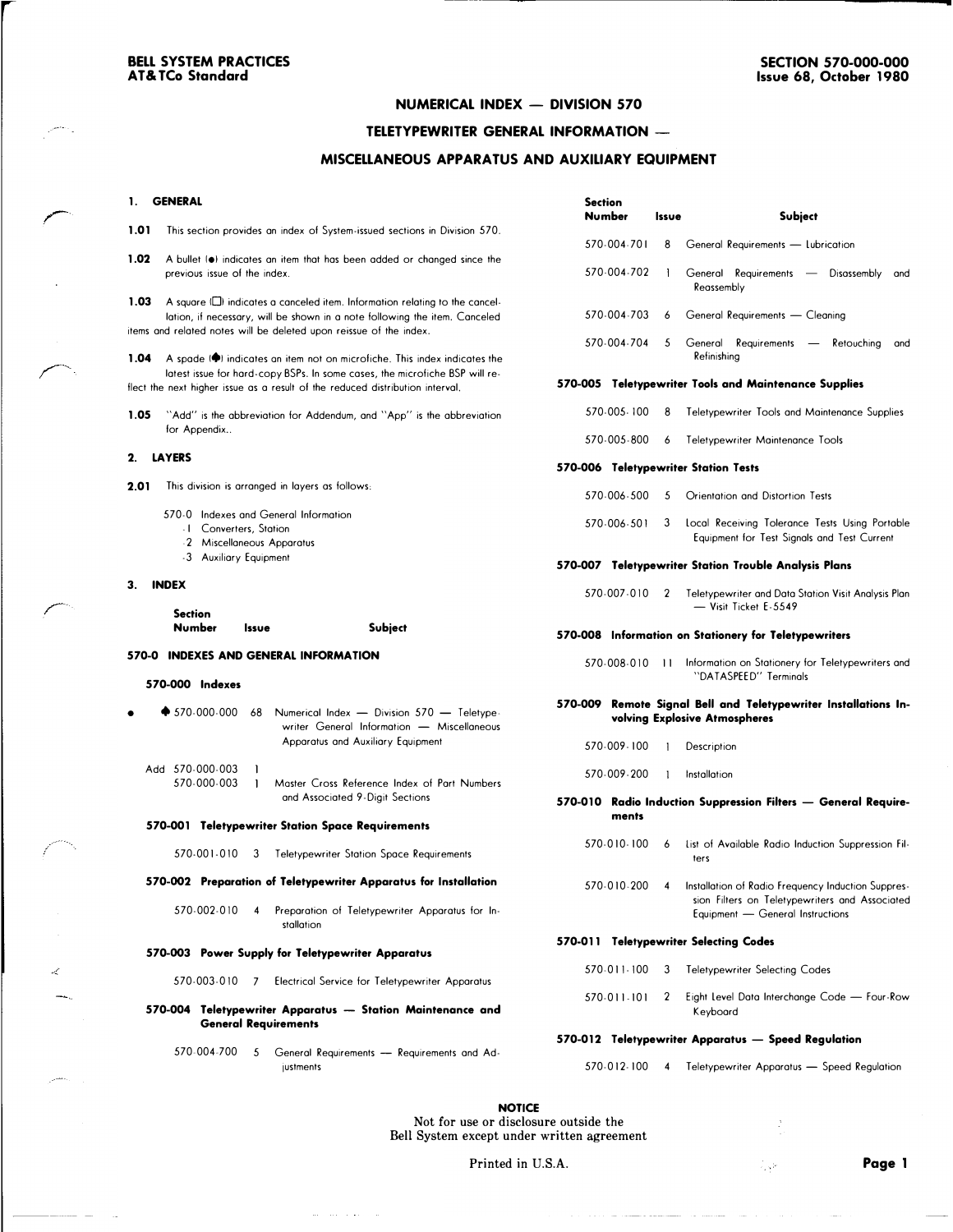## SECTION 570-000-000

|       | <b>Section</b><br>Number |                                | Issue        | Subject                                                                                          |
|-------|--------------------------|--------------------------------|--------------|--------------------------------------------------------------------------------------------------|
|       | 570-013                  |                                |              | List of Teletype Corporation "S" Specifications and Bulle-<br>tins - Teletypewriter Apparatus    |
|       |                          | 570-013-010                    | 25           | list of "S" Specifications - Teletypewriter Ap-<br>paratus                                       |
|       |                          | 570-013-011                    | 14           | List of Teletype Corporation Parts Bulletins                                                     |
|       |                          |                                |              | 570-014 Teletypewriter Station Records                                                           |
|       |                          | 570-014-001                    | $\mathbf 2$  | Stunt Box Record Forms - Responsibility and Use                                                  |
|       |                          |                                |              | 570-015 Designation of Station and Loops                                                         |
|       |                          | 570-015-101                    | 1            | Private Line Services-Teletypewriter                                                             |
|       |                          |                                |              | 570-020 Type Pallets for Models 28, 35 and 37 Teletypewriter Sets                                |
|       |                          | 570-020-800                    | 3            | Type Pallets for Models 28, 35, and 37 Teletype-<br>writer Sets                                  |
|       |                          | 570-020-801                    | $\mathbf{2}$ | 37.<br>Keytops<br>for<br>Models<br>CDT.<br>and<br>"DATASPEED*" Printer - Terminals               |
| 570-1 |                          | <b>CONVERTERS, STATION</b>     |              |                                                                                                  |
|       |                          | Add 570-100-101<br>570-100-101 | ł<br>1       | Universal Station Converter Sets - General De-<br>scription and Operation                        |
|       |                          | 570-101-101                    | 2            | Universal Station Converter Cabinets - General<br>Description and Principles of Operation        |
|       |                          | 570-101-700                    | 3            | Universal Station Converter Cabinets - Adjust-<br>ments                                          |
|       |                          | App 570-101-701<br>570-101-701 | 1<br>3       | Universal Station Converter Cabinets - Lubrica-<br>tion                                          |
|       |                          | 570-101-800                    | 1            | Station Converter Cabinets (AC) - Parts                                                          |
|       |                          | 570-101-801                    | 1            | Station Converter Modules - Parts                                                                |
|       |                          | 570-102-400                    | 2            | Parallel<br>Tape<br>Punch<br>(Multi-Magnet<br>Input<br>Nontyping Reperforator) - Wiring Diagrams |
|       |                          | 570-104-100                    | $\mathbf{3}$ | Receiving Selector - General Description and<br>Principles of Operation                          |
|       |                          | 570-104-400                    | 2            | Receiving Selector - Wiring Diagrams                                                             |
|       |                          | 570-104-700                    | 3            | Receiving Selector - Adjustments                                                                 |
|       |                          | 570-104-701                    | 3            | Receiving Selector - Lubrication                                                                 |
|       |                          | 570-104-702                    | 3            | Selector<br>Receiving<br>Disassembly<br>$\overline{\phantom{a}}$<br>and<br>Reassembly            |
|       |                          | 570-106-100                    | 3            | Tape Reader (Transmitter Unit) - General De-<br>scription and Principles of Operation            |
|       |                          | 570-106-400                    | 2            | Tape Reader (Transmitter Unit) - Wiring Dia-<br>grams                                            |
|       |                          | 570-106-700                    | 3            | Tape Reader (Transmitter Unit) - Adjustments                                                     |
|       |                          | 570-106-701                    | 3            | Tape Reader (Transmitter Unit) - Lubrication                                                     |
|       |                          | 570-106-702                    | 2            | Tape Reader (Transmitter Unit) - Disassembly<br>and Reassembly                                   |

| <b>Section</b><br>Number       | Issue        | Subject                                                                                                                             |
|--------------------------------|--------------|-------------------------------------------------------------------------------------------------------------------------------------|
| 570-107-100                    | 3            | Tape Winder - General Description and Princi-<br>ples of Operation                                                                  |
| 570-107-700                    | 3            | Tape Winder - Adjustments                                                                                                           |
| 570-107-701                    | 3            | Tape Winder - Lubrication                                                                                                           |
| 570-108-100                    | 2            | 8- to 5-Level Signal-To-Tape Station Converter<br>Set - Electronic Circuitry - General Descrip-<br>tion and Principles of Operation |
| 570-108-200                    | $\mathbf{2}$ | 8- to 5-Level Signal-To-Tape Station Converter<br>Sets - Installation and Trouble Shooting                                          |
| Add 570-112-100<br>570-112-100 | 1<br>1       | 8- to 5-Level Universal Station Converters -<br>General Description and Principles of Operation                                     |
| 570-112-200                    | L            | 8- to 5-Level Universal Station Converters - In-<br>stallation                                                                      |
| 570-112-300                    | L            | 8- to 5-Level Universal Station Converters -<br>Trouble Shooting                                                                    |
| 570-112-400                    | 2            | 8- to 5-Level Universal Station Converters -<br><b>Schematic Wiring Diagrams</b>                                                    |
| 570-112-401                    | 2            | 8- to 5-Level Universal Station Converters -<br><b>Actual Wiring Diagrams</b>                                                       |
| 570-112-700                    | 1            | 8- to 5-Level Universal Station Converters -<br>Special Adjustments                                                                 |
| 570-113-100                    | Ł            | 5- to 8-Level Universal Station Converters -<br>General Description and Principles of Operation                                     |
| 570-113-200                    | 1            | 5- to 8-Level Universal Station Converters - In-<br>stallation                                                                      |
| 570-113-300                    | 1            | 5- to 8-Level Universal Station Converters -<br>Trouble Shooting                                                                    |
| 570-113-400                    | 2            | 5- to 8-Level Universal Station Converters -<br><b>Schematic Wiring Diagrams</b>                                                    |
| 570-113-401                    | 2            | 5- to 8-Level Universal Station Converters -<br><b>Actual Wiring Diagrams</b>                                                       |
| 570-2 MISCELLANEOUS APPARATUS  |              |                                                                                                                                     |
|                                |              | 570-200 Multiple Transmitter Units and Bases                                                                                        |
| 570-200-100                    | ı            | Description                                                                                                                         |
| 570-200-400                    | 1            | Wiring Diagram                                                                                                                      |
| 570-200-700                    | L            | <b>Requirements and Adjustments</b>                                                                                                 |
| 570-200-701                    | L            | Lubrication                                                                                                                         |
| 570-201                        |              | Sotus - Sequential Selector and Selector Panel                                                                                      |
| 570-201-100                    | ł            | Description and Principles of Operation                                                                                             |
| 570-201-101                    | 1            | BS6 Sequential Selector - Description and Princi-<br>ples of Operation                                                              |
| 570-201-400                    | 3            | Wiring Diagram                                                                                                                      |

·�

570-201-500 Maintenance Inspection and Tests

Page 2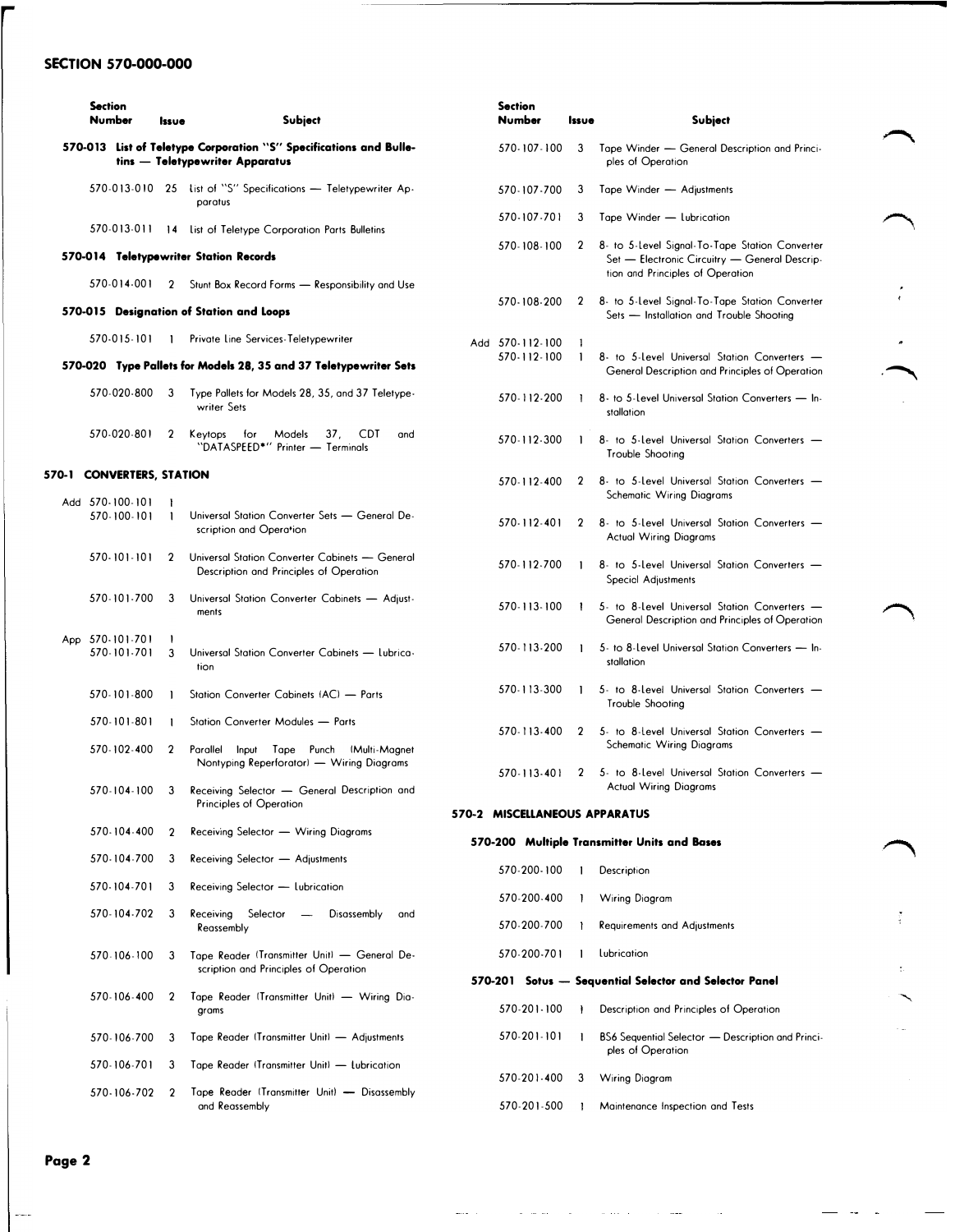# ISS 68, SECTION 570-000-000

| <b>Section</b><br><b>Number</b>   | Issue        | <b>Subject</b>                                                                 | <b>Section</b> | Number                         | Issue               | Subject                                                                                       |
|-----------------------------------|--------------|--------------------------------------------------------------------------------|----------------|--------------------------------|---------------------|-----------------------------------------------------------------------------------------------|
| 570-201-700                       | 6            | <b>Requirements and Adjustments</b>                                            |                | 570-223-702                    | $\mathbf{I}$        | Keyboard Tape Punch and Keyboard Typing Tape<br>Punch (Off Line) - Disassembly and Reassembly |
| 570-201-701                       | $\mathbf{I}$ | Lubrication                                                                    |                |                                |                     |                                                                                               |
| 570-202 Codomat Equipment         |              |                                                                                |                | App 570-223-800<br>570-223-800 | 1<br>$\overline{2}$ | Keyboard Tape Punch (LKPE), Keyboard Typing<br>Tape Punch (LKTP) and Cover (LKPC) Off-Line    |
| 570-202-400                       | -1           | ILA Codomat and ILA Codomat Cabinet -<br><b>Wiring Diagram</b>                 |                |                                |                     | — Parts                                                                                       |
| 570-202-700                       | -1           | ILA Codomat and ILA Codomat Cabinet - Re-<br>quirements and Adjustments        |                |                                |                     | 570-224 Selector Magnet Driver                                                                |
| 570-202-701                       | -1           | ILA Codomat and ILA Codomat Cabinet - Lu-<br>brication                         |                | 570-224-100                    | $\mathbf{I}$        | TP177010 Selector Magnet Driver - Description<br>and Principles of Operation                  |
|                                   |              |                                                                                |                | 570-224-200                    | $\mathbf{I}$        | TP177010 Selector Magnet Driver - Installation                                                |
| 570-203 Timers<br>570-203-400     | $\mathbf{I}$ | ILA and ILB Timer - Wiring Diagram                                             |                | 570-224-300                    | $\mathbf{1}$        | TP177010 Selector Magnet Driver - Servicing                                                   |
| 570-203-700                       | <b>P</b>     | ILA and ILB Timer - Requirements and Adjust-                                   |                | 570-224-400                    | $\mathbf{1}$        | TP177010 Selector Magnet Driver - Wiring<br>Diagram                                           |
| 570-203-701                       | $\mathbf{I}$ | ments<br>ILA and ILB Timer - Lubrication                                       |                | 570-224-800                    | $\mathbf{1}$        | TP177010 Selector Magnet Driver - Parts                                                       |
|                                   |              |                                                                                |                | 570-3 AUXILIARY EQUIPMENT      |                     |                                                                                               |
| 570-203-800                       | 2            | 1LB Timer (LCL) - Parts                                                        |                | 570-300 Tape Splicers          |                     |                                                                                               |
| 570-204 Cam-Operated Distributors |              |                                                                                |                |                                |                     |                                                                                               |
|                                   |              |                                                                                |                | 570-300-100                    |                     | 1A Tape Splicer — Description and Operation                                                   |
| 570-204-700<br>570-204-701        | $\mathbf{1}$ | <b>Requirements and Adjustments</b><br>Lubrication                             |                | 570-300-101                    |                     | 28A Tape Splicer - Description and Operation                                                  |
|                                   |              |                                                                                |                | 570-300-401                    | -1                  | 28A Tape Splicer — Wiring Diagram                                                             |
| 570-220 Motors and Motor Units    |              |                                                                                |                | 570-300-700                    |                     | 1A Tape Splicer - Requirements and Adjustments                                                |
| 570-220-100                       | 4            | Motor Units - Description and Principles of Op-<br>eration                     |                | 570-300-701                    |                     | 1A Tape Splicer - Lubrication                                                                 |
| 570-220-400                       | 3            | <b>Wiring Diagram</b>                                                          |                | 570-300-704                    |                     | 28A Tape Splicer - Requirements and Adjust-<br>ments                                          |
| 570-220-700                       | 5            | <b>Requirements and Adjustments</b>                                            |                |                                |                     |                                                                                               |
| 570-220-701                       | 5            | Lubrication                                                                    |                | 570-300-705                    |                     | 28A Tape Splicer - Lubrication                                                                |
| 570-220-702                       | 3            | Motor Units - Disassembly and Reassembly                                       |                | 570-300-800                    |                     | IA Tape Splicer - Parts                                                                       |
| 570-220-800                       | 5            | Motor Unit (MU, LMU, and YMU) - Parts                                          |                | 570-300-801                    |                     | 28 Tape Splicer (LTS) - Illustrated Parts Break-<br>down                                      |
| 570-221 Cabinets and Tables       |              |                                                                                |                |                                |                     | 570-301 Winders, Unwinders, and Rewinder                                                      |
| 570-221-101                       |              | 1A Typing Reperforator Cabinet - Description                                   |                | 570-301-100                    | $\overline{1}$      | Tape Winders - Motor Driven - IA, 2A, 3A,                                                     |
| 570-221-400                       | 3            | 100 Type Cabinets - Wiring Diagram                                             |                |                                |                     | and 4A - Description and Operation                                                            |
| 570-221-700                       |              | 100 Type Cabinets - Requirements and Adjust-<br>ments                          |                | 570-301-101                    |                     | Tape Winders - Motor Driven - TW200 and<br>TW201 - Description and Operation                  |
| 570-221-701                       |              | 100 Type Cabinets - Lubrication                                                |                | 570-301-110                    |                     | Tape Winders - Spring Driven - Description                                                    |
| 570-221-702                       |              | 100 Type Cabinets - Cleaning                                                   |                | 570-301-111                    |                     | Tape Unwinders and Rewinder - Description                                                     |
|                                   |              | 570-223 Tape Preparation Arrangements                                          |                | 570-301-120                    |                     | Paper Winders - 15 Type - Description                                                         |
| 570-223-100                       | 2            | Keyboard Tape Punch and Keyboard Typing Tape                                   |                | 570-301-220                    |                     | Paper Winders - 15 Type - Installation                                                        |
|                                   |              | Punch (Off-Line) - Description and Principles of<br>Operation                  |                | 570-301-400                    | 2                   | Tape Winders - Motor Driven - IA, 2A, 3A,<br>4A, 5A, and 5B - Wiring Diagrams                 |
| 570-223-700                       | 2            | Keyboard Tape Punch and Keyboard Typing Tape<br>Punch (Off-Line) - Adjustments |                | 570-301-420                    |                     | Paper Winders - 15 Type - Wiring Diagrams                                                     |
| 570-223-701                       | 2            | Keyboard Tape Punch and Keyboard Typing Tape<br>Punch (Off-Line) - Lubrication |                | App 570-301-421<br>570-301-421 |                     | Paper Winders - IA-Wiring Diagram                                                             |

- Albertan

.<br>Kabupatèn Kabupatèn

 $\sim$   $\sim$ 

فستستعد والمتعارف

 $\sim$  and  $\sim$ 

 $\overline{\phantom{a}}$ 

 $\overline{\phantom{a}}$ 

.�-·

 $\sqrt{2}$ 

ياسفر

�--

 $\overline{\phantom{a}}$ 

 $\mathsf{I}$ 

·'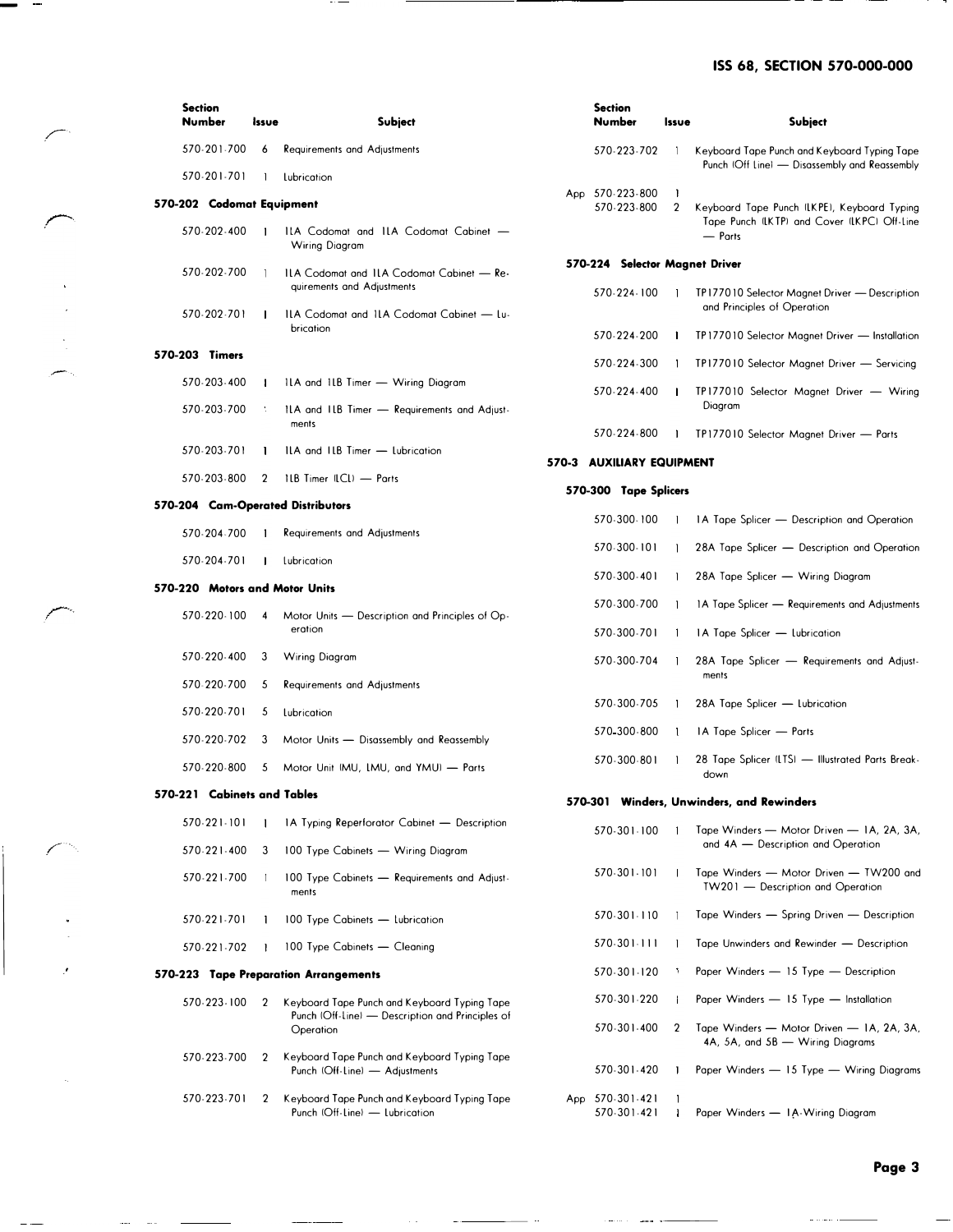## SECTION 570-000-000

| <b>Section</b><br><b>Number</b> | Issue          | <b>Subject</b>                                                                           | Section<br><b>Number</b> | Issue        | <b>Subject</b>                                                                         |  |
|---------------------------------|----------------|------------------------------------------------------------------------------------------|--------------------------|--------------|----------------------------------------------------------------------------------------|--|
| 570-301-700                     | $\mathbf{1}$   | Tape Winders - Motor Driven - 1A, 2A, 3A,<br>and 4A - Requirements and Adjustments       | 570-303-104              | -1           | 13182 Teletypewriter Subscriber Set - Descrip-<br>tion and Principles of Operation     |  |
| 570-301-701                     | 1              | Tape Winders - Motor Driven - 1A, 2A, 3A,<br>and 4A - Lubrication                        | 570-303-105              | $\mathbf{1}$ | 63-C-1 Telegraph Loop Switchboard - Descrip-<br>tion                                   |  |
| 570-301-703                     | -1             | Tape Winders - Motor Driven - TW200 and<br>TW201 - Requirements and Adjustments          | 570-303-106              | $\mathbf{1}$ | Line Relays - Description                                                              |  |
|                                 |                |                                                                                          | 570-303-107              | -1           | 150-Type Wave Shaping Sets - Description                                               |  |
| 570-301-704                     |                | Tape Winders - Motor Driven - TW200 and<br>TW201 - Lubrication                           | 570-303-108              |              | 1043A Filter for Station End of 62.5 MA DC -<br>Electronic Data Loop - Description     |  |
| 570-301-705                     | -3             | 1A Paper Winder                                                                          | 570-303-200              | 2            | 1000-Ohm Shunt for Holding Magnet Selector                                             |  |
| 570-301-720                     |                | Paper Winders - 15 Type - Requirements and<br>Adjustments                                |                          |              | Coils - Installation                                                                   |  |
| 570-301-721                     |                | Paper Winders - 15 Type - Lubrication                                                    | 570-303-201              |              | 12882 Teletypewriter Subscriber Set - Installa-<br>tion                                |  |
| 570-301-800                     | 4              | Tape Winders (TW) and Unwind Reels - Parts                                               | 570-303-202              | 3            | 12882 Teletypewriter Subscriber Set - Installa-<br>tion of Radio Induction Suppressors |  |
| 570.301-802                     | $\overline{2}$ | Paper Winder (LPW) - Parts                                                               | 570-303-203              | 5            | 130-Type Teletypewriter Subscriber Set for Cus-                                        |  |
| 570-301-803                     | 2              | Paper Winder (PW) - Parts                                                                |                          |              | tomer-Owned Terminals - Installation                                                   |  |
|                                 |                | 570-302 Auxiliary Power Equipment                                                        | 570-303-204              | -1           | 13182 Teletypewriter Subscriber Set - Installa-<br>tion                                |  |
| 570-302-100                     |                | Rectifiers for Teletypewriter Station Apparatus -<br>Description                         | 570-303-205              |              | 63-C-1 Telegraph Loop Switchboard - Installa-<br>tion                                  |  |
| 570-302-101                     | 5              | Fusetrons for Teletypewriter Apparatus - De-<br>scription                                | 570-303-208              | -1           | 1043A Filter for Station End of 62.5 MA DC -<br>Electronic Data Loop - Installation    |  |
| 570-302-102                     | 1              | Time Switches for Teletypewriter Stations - De-<br>scription                             | 570-303-401              |              | 12882 Teletypewriter Subscriber Set - Wiring<br>Diagram                                |  |
| 570-302-103                     |                | Teletypewriter Control Relays - Description                                              | 570-303-405              |              | 63-C-1 Telegraph Loop Switchboard - Wiring                                             |  |
| 570-302-200                     |                | Rectifiers for Teletypewriter Station Apparatus -<br>Installation                        | 570-303-407              |              | 150-Type Wave Shaping Sets - Line Terminating                                          |  |
| 570-302-202                     | -1             | Time Switches for Teletypewriter Stations - In-<br>stallation                            | 570-303-503              | 4            | Arrangements<br>130-Type Teletypewriter Subscriber Set - Tests<br>and Adjustments      |  |
| 570-302-204                     | 4              | 122A Filter for Power Leads of Teletypewriter<br>Sets - Installation                     | 570-303-504              | $\mathbf{r}$ | 13182 Teletypewriter Subscriber Set - Tests                                            |  |
| 570-302-302                     |                | Time Switches for Teletypewriter Stations -                                              | 570-303-706              |              | Line Relays - Requirements and Adjustments                                             |  |
|                                 |                | <b>Operating Methods</b>                                                                 | 570-305 Word Counters    |              |                                                                                        |  |
| 570-302-400                     |                | Rectifiers for Teletypewriter Station Apparatus -<br>Wiring Diagram                      | 570-305-100              |              | WM200 Word Counter - Description                                                       |  |
| 570-302-700                     |                | Rectifiers for Teletypewriter Station Apparatus -<br><b>Requirements and Adjustments</b> | 570-305-101              |              | WC-6A Word Counter - Description and Prin-<br>ciples of Operation                      |  |
| 570-302-702                     |                | Time Switches for Teletypewriter Stations - Re-<br>quirements and Adjustments            | 570-305-400              |              | WM200 Word Counter - Wiring Diagram                                                    |  |
|                                 |                |                                                                                          | 570-305-401              |              | WC-6A Word Counter - Wiring Diagram                                                    |  |
| 570-302-703                     |                | Teletypewriter Control Relays - Requirements<br>and Adjustments                          | 570-305-700              |              | WM200 Word Counter - Requirements and<br>Adjustments                                   |  |
|                                 |                | 570-303 Auxiliary Line Equipment                                                         | 570-305-701              |              | WM200 Word Counter - Lubrication                                                       |  |
| 570-303-101                     |                | 12882 Teletypewriter Subscriber Set - Descrip-<br>tion and Theory of Operation           | 570-305-704              |              | WC-6A Word Counter - Requirements and<br>Adjusments                                    |  |
| 570-303-103                     |                | 130-Type Teletypewriter Subscriber Set - De-<br>scription                                | 570-305-705              | -1           | WC-6A Word Counter - Lubrication                                                       |  |

 $\frown$ 

 $\curvearrowright$ 

 $\hat{\mathbf{v}}$ 

للمناصب

Page 4

 $\frac{1}{2}$